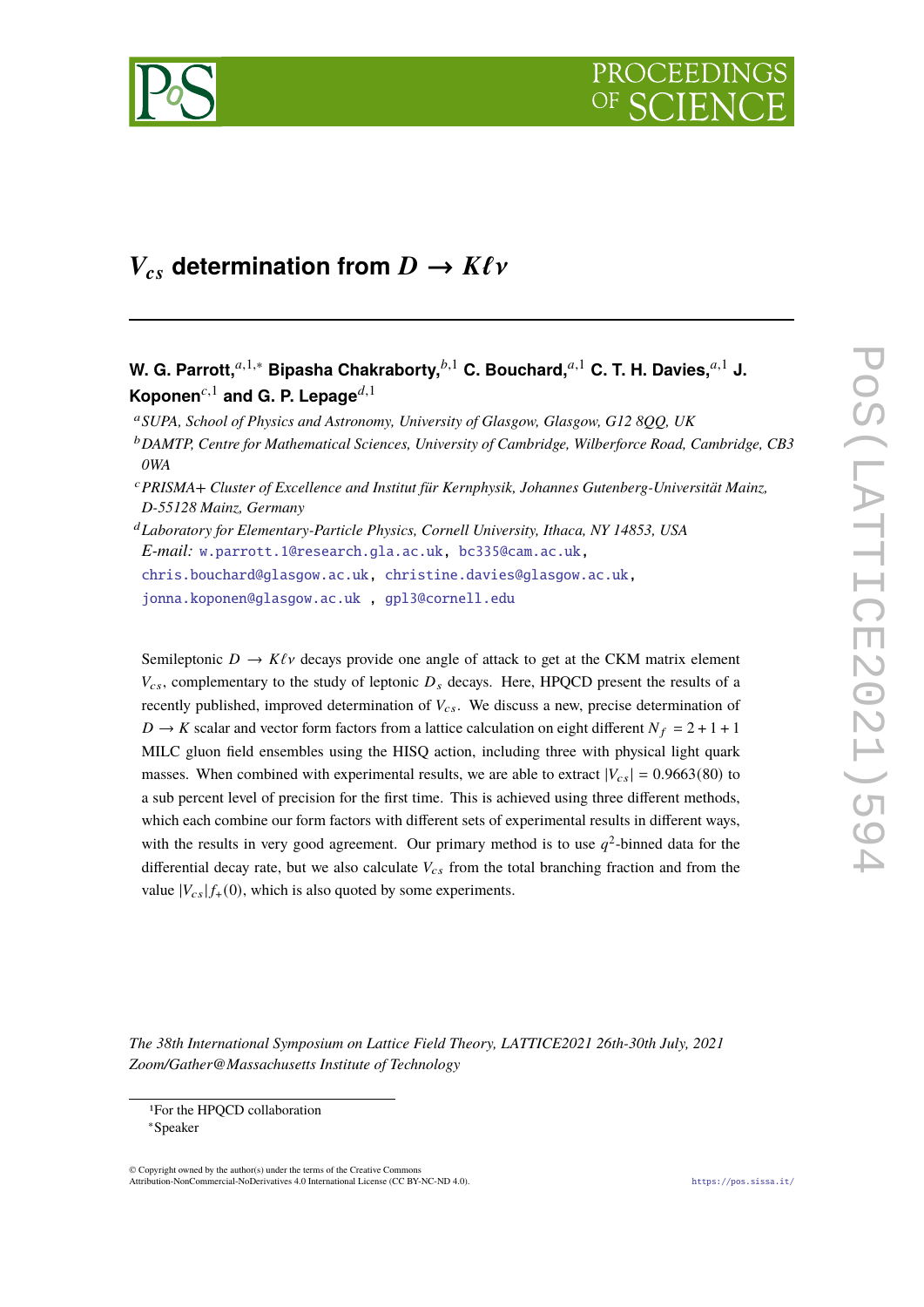<span id="page-1-0"></span>

**Figure 1:** Feynman diagram for a  $D^- \to K^0 \ell^- \bar{\nu}$  decay.

#### **1. Introduction**

Flavour changing weak decays such as  $D \to K\ell\nu$  can be used to test the Standard Model (SM). As depicted in Figure [1,](#page-1-0) such decays involve Cabbibo-Kobayashi-Maskawa [\[1,](#page-6-0) [2\]](#page-7-0) (CKM) matrix elements, in this case  $V_{cs}$ . In the SM, the CKM matrix is unitary, and we can test this using independent determinations of the matrix elements. For the  $D \to K$  semileptonic decay which we discuss here, we use lattice QCD to compute the hadronic form factors. These can then be combined with experimental data (details below) to determine  $V_{cs}$ . Because  $V_{cs} \approx 1$ , and other elements in the same row and column of the matrix are relatively small, it's important to know  $V_{cs}$ very precisely in order to be able to carry out any meaningful unitarity test. Here, we summarise the findings in [\[3\]](#page-7-1), in which we make a significant improvement on the uncertainty in  $V_{cs}$ . For more detail, see [\[3\]](#page-7-1).

# **2. Lattice calculation details**

We wish to calculate the scalar and vector  $(f_0(q^2)$  and  $f_+(q^2))$  form factors, as a function of the 4-momentum transfer squared  $q^2 = (p_D - p_K)^2$ , over the full physical range, from zero recoil  $(q_{\text{max}}^2 = (M_D - M_K)^2)$  to maximum recoil  $(q^2 = 0)$ . In order to calculate the form factors, we need matrix elements from three-point correlation functions, such as the one depicted schematically in Figure [2.](#page-2-0) Setting up the calculation backwards for convenience, we start on time slice  $t_0$ , insert a current  $J = S(V)$  for the scalar (vector) form factor at t and finish on time slice T. We use  $n_{src}$ different  $t_0$  values on each ensemble (see Table [1\)](#page-2-1), as well as 3-4 T values. On each ensemble, we fit the correlation functions using a multi-exponential fit (see [\[3\]](#page-7-1) for details) to extract the ground state amplitudes  $J_{00}$ . Once we have  $J_{00}$  from the three-point functions, we can convert them to matrix elements,

$$
\langle K|J|D\rangle = 2\sqrt{M_D E_K} J_{00},\qquad(1)
$$

and then combine them with masses from two-point functions to give the form factors,

$$
Z_{V,t}\langle K|V^{\mu}|D\rangle = f_{+}(q^{2})\left[p_{D}^{\mu} + p_{K}^{\mu} - \frac{M_{D}^{2} - M_{K}^{2}}{q^{2}}q^{\mu}\right] + f_{0}(q^{2})\frac{M_{D}^{2} - M_{K}^{2}}{q^{2}}q^{\mu},
$$
  
\n
$$
\langle K|S|D\rangle = \frac{M_{D}^{2} - M_{K}^{2}}{m_{c} - m_{s}}f_{0}^{D \to K}(q^{2}),
$$
\n(2)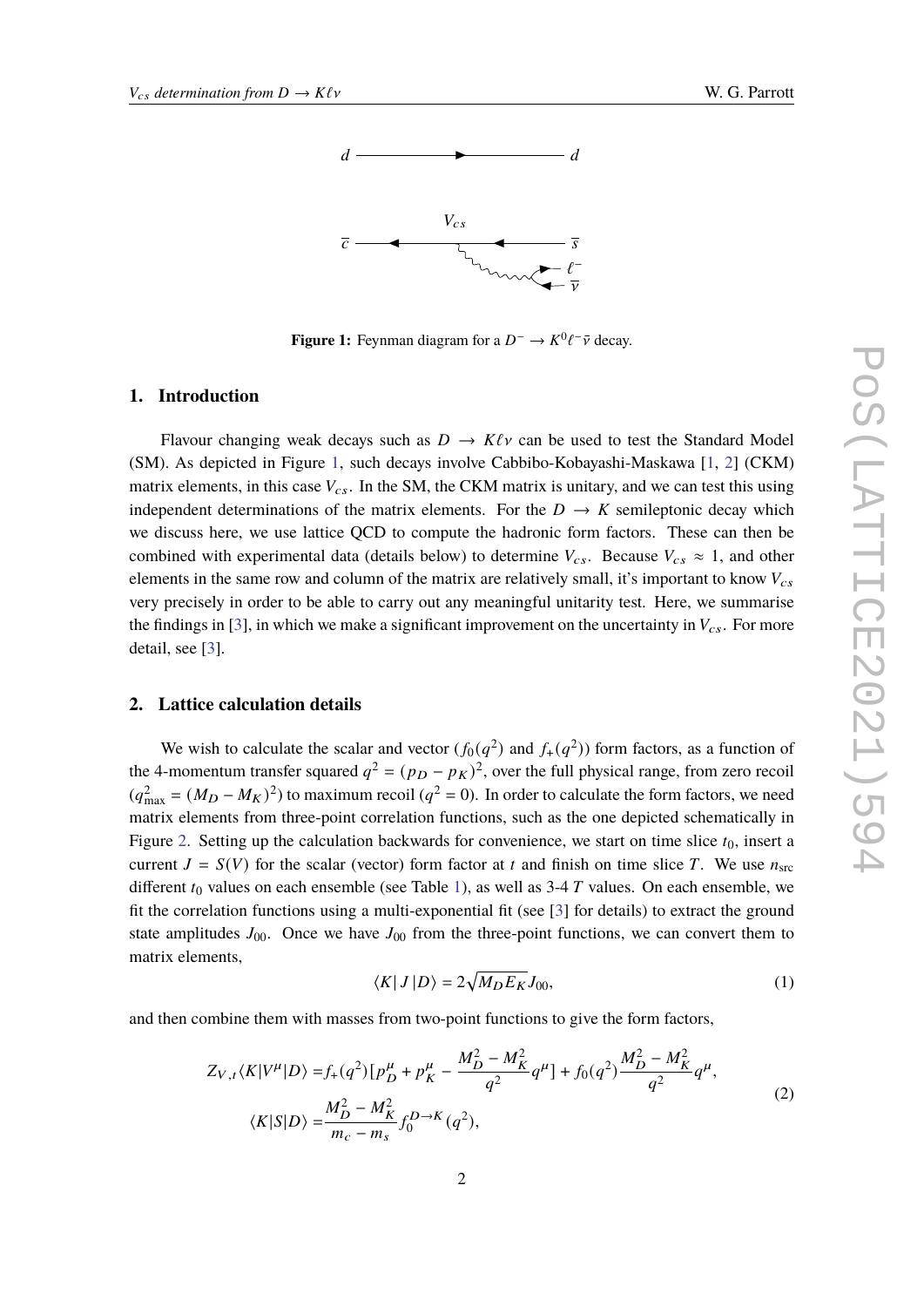<span id="page-2-0"></span>

**Figure 2:** Schematic of a three-point correlation function for current insertion *J*. Note that we run the decay in reverse for computational convenience which does not affect the result.

<span id="page-2-1"></span>**Table 1:** Gluon ensembles used in this work, generated by the MILC collaboration [\[4\]](#page-7-2). The Wilson flow parameter,  $w_0 = 0.1715(9)$ fm, is determined in [\[5\]](#page-7-3), and is used to calculate the lattice spacing a via values for  $w_0/a$ , [\[6\]](#page-7-4) in column 3, which are from [\[7\]](#page-7-5). Column 4 gives the spatial  $(N_x)$  and temporal  $(N_t)$  dimensions of each lattice in lattice units and column 5 the number of configurations and time sources used in each case, whilst columns 6-10 give the masses of the valence and sea quarks, noting that these are the same in the case of the light quark.

| <b>Set</b> | $\beta$ | $w_0/a$    | $N_r^3 \times N_t$ | $n_{\text{cfg}} \times n_{\text{src}}$ | $am_l^{\overline{\text{sea/val}}}$ | $am_{s}^{\text{sea}}$ | $am_c^{\text{sea}}$ | $am_{s}^{\text{val}}$ | $am_c^{\text{val}}$ |
|------------|---------|------------|--------------------|----------------------------------------|------------------------------------|-----------------------|---------------------|-----------------------|---------------------|
| 1          | 5.8     | 1.1367(5)  | $32^3 \times 48$   | $998 \times 16$                        | 0.00235                            | 0.0647                | 0.831               | 0.0678                | 0.8605              |
| 2          | 6.0     | 1.4149(6)  | $48^3 \times 64$   | $985 \times 16$                        | 0.00184                            | 0.0507                | 0.628               | 0.0527                | 0.643               |
| 3          | 6.3     | 1.9518(7)  | $64^3 \times 96$   | $620 \times 8$                         | 0.00120                            | 0.0363                | 0.432               | 0.036                 | 0.433               |
| 4          | 5.8     | 1.1119(10) | $16^3 \times 48$   | $1020 \times 16$                       | 0.013                              | 0.065                 | 0.838               | 0.0705                | 0.888               |
| 5          | 6.0     | 1.3826(11) | $24^3 \times 64$   | $1053 \times 16$                       | 0.0102                             | 0.0509                | 0.635               | 0.0545                | 0.664               |
| 6          | 6.3     | 1.9006(20) | $32^3 \times 96$   | $499 \times 16$                        | 0.0074                             | 0.037                 | 0.440               | 0.0376                | 0.449               |
| 7          | 6.72    | 2.896(6)   | $48^3 \times 144$  | $415 \times 8$                         | 0.0048                             | 0.024                 | 0.286               | 0.0234                | 0.274               |
| 8          | 7.0     | 3.892(12)  | $64^3 \times 192$  | $375 \times 4$                         | 0.00316                            | 0.0158                | 0.188               | 0.0165                | 0.194               |

where meson masses are denoted with  $M$ s, quark masses with  $m$ s and the vector current is normalised non-perturbatively using the Partially Conserved Vector Current (PCVC) relation,

$$
Z_{V,t} \langle K|V^0|D\rangle|_{q^2_{\text{max}}} = (M_D + M_K)f_0(q^2_{\text{max}}). \tag{3}
$$

We calculate the necessary two-point and three-point correlation functions on 8 different  $N_f$  =  $2 + 1 + 1$  gluon ensembles from the MILC collaboration [\[4\]](#page-7-2), detailed in Table [1.](#page-2-1) Note that in our calculation light quarks are degenerate  $(m_l = m_u = m_d)$ . Each ensembles has HISQ [\[8\]](#page-7-6) valence and sea quarks, and for three of them (sets 1, 2 and 3) the light quarks have physical masses. To span the  $a^2$  range, several different momenta are imparted to the daughter quark on each ensemble using twisted boundary conditions.

In order to extrapolate to the continuum, we fit to a modified *z* expansion, with  $z = (\sqrt{t_+ - q^2} - t_0)^{-1}$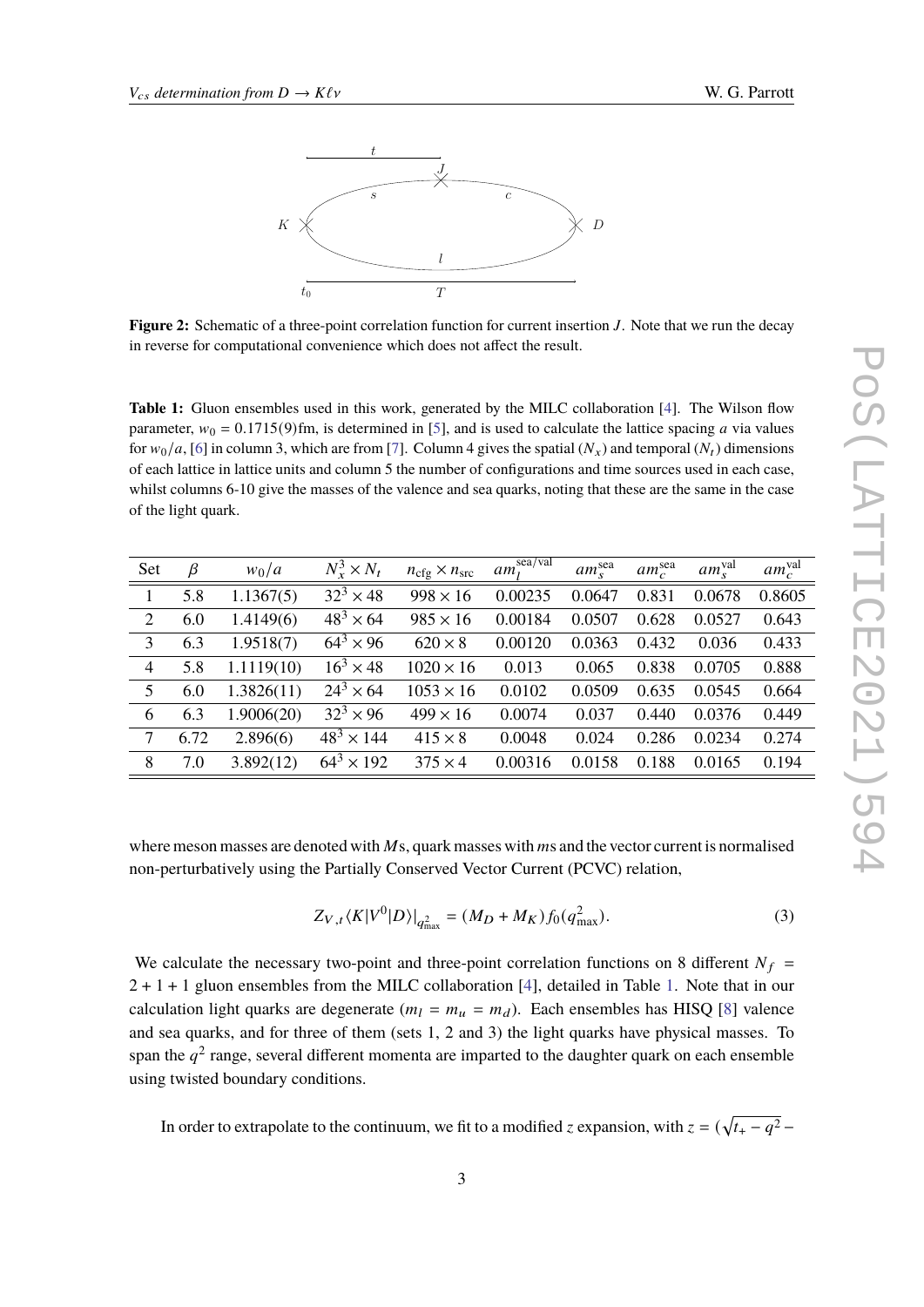<span id="page-3-0"></span>

**Figure 3:** Continuum form factor results for  $f_0(q^2)$  and  $f_+(q^2)$  (coloured bands), with data from each ensemble shown in black.

$$
\sqrt{t_+}
$$
)/( $\sqrt{t_+ - q^2} + \sqrt{t_+}$ ) and  $t_+ = (M_D + M_K)^2$ .

$$
f_0(q^2) = \frac{1+L}{1-\frac{q^2}{M_{D_s^0}^2}} \sum_{n=0}^{N-1} a_n^0 z^n,
$$
  

$$
f_+(q^2) = \frac{1+L}{1-\frac{q^2}{M_{D_s^*}^2}} \sum_{n=0}^{N-1} a_n^+ \left(z^n - \frac{n}{N}(-1)^{n-N} z^N\right),
$$
 (4)

where L is a chiral logarithm term, to account for the light quark mass extrapolation and  $M_{D_s^0}$  and  $M_{D_s^*}$  are the masses of the scalar and vector  $D_s$  respectively.  $a_n^{0,+}$  is further broken down

$$
a_n^{0,+} = \sum_{j=0}^{2} d_{jn}^{0,+} \left(\frac{am_c^{\text{val}}}{\pi}\right)^{2j} \times (1 + N_n^{0,+}),
$$
  

$$
N_n^{0,+} = \frac{c_{s,n}^{\text{val},0,+} \delta_s^{\text{val}} + c_{l,n}^{\text{val},0,+} \delta_l^{\text{val}} + c_{s,n}^{0,+} \delta_s + 2c_{l,n}^{0,+} \delta_l}{10m_s^{\text{tuned}}} + c_{c,n}^{0,+} \left(\frac{M_{\eta_c} - M_{\eta_c}^{\text{phys}}}{M_{\eta_c}^{\text{phys}}}\right),
$$
 (5)

to allow for discretisation effects and quark mass mistunings, with  $d_{in}^{0,+}$  and the cs tunable fit parameters. We obtain the continuum, physical point limit by setting  $a = 0$  and  $\mathcal{N}_n^{0,+} = 0$ .

# **3. Results**

### **3.1 Form factors**

The continuum form factors, as well as the data on each ensemble is shown in Figure [3.](#page-3-0) We see from the similarity of the data across the different lattice spacings that discretisation effects are very small for the HISQ action.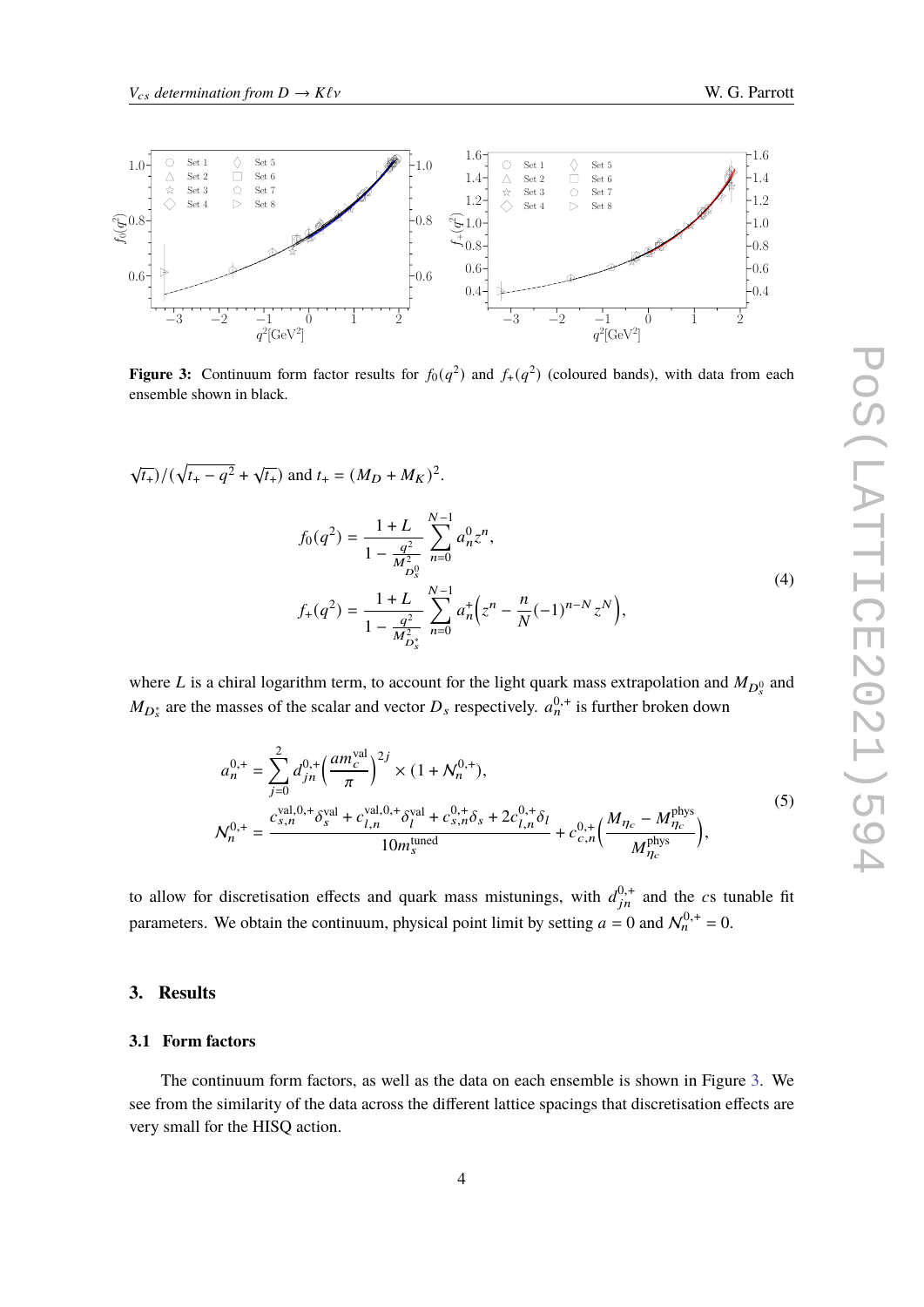<span id="page-4-1"></span>

**Figure 4:** Our preferred method for extracting  $V_{cs}$  from binned differential decay rates. Data from one example is show on the left [\[9\]](#page-7-7), with theoretical and experimental error breakdown. On the right, we show the averages from all four sets of data used in the final analysis [\[9](#page-7-7)[–11\]](#page-7-8).

 $3.2 V_{cs}$ 

With the form factors calculated, we can address the determination of  $V_{cs}$ . The expression for the differential decay rate is,

$$
\frac{d\Gamma^{D\to K}}{dq^2} = \frac{G_F^2 (\eta_{\rm EW}|V_{cs}|)^2}{24\pi^3} (1 - \epsilon)^2 (1 + \delta_{\rm EM}) \times \left[ |\vec{p}_K|^3 (1 + \frac{\epsilon}{2}) |f_+(q^2)|^2 + |\vec{p}_K| M_D^2 (1 - \frac{M_K^2}{M_D^2})^2 \frac{3\epsilon}{8} |f_0(q^2)|^2 \right],
$$
\n(6)

<span id="page-4-0"></span>where  $\epsilon = m_{\ell}^2/q^2$ , for lepton mass  $m_{\ell}$  and  $\eta_{EW} = 1.009(2)$ , allowing for corrections to  $G_F$ . Finally, we must allow an uncertainty  $\delta_{EM}$ , for final state electromagnetic interactions. This will be larger for the charged kaon case so we allow 0.5% and 1% for the  $K^0$  and  $K^{\pm}$  respectively. Both  $\eta_{\text{EW}}$  and  $\delta_{\text{EM}}$  have previously been neglected.

Using this expression and our form factors, we can extract  $V_{cs}$  in three semi-independent ways. These are semi-independent because they use the same form factors, however, each uses a different combination of experimental data, and a different  $q^2$  region. Firstly, our preferred method is to integrate Equation [\(6\)](#page-4-0) over the  $q^2$  bins used by experiment, and extract a value for  $V_{cs}$  from each bin. This is demonstrated for one set of experimental data [\[9\]](#page-7-7) on the left hand side (LHS) of Figure [4,](#page-4-1) whilst the right hand side (RHS) shows the average when all four sets of experimental data are used  $[9-11]$  $[9-11]$ . We note that experimental uncertainty dominates in each bin, but overall theory error is still larger, as there is more independent experimental data. Averaging over bins for each experiment gives the values displayed in the LHS of Figure [5,](#page-5-0) where we also include data from [\[12\]](#page-7-9), which was not included in the average as it could not be correlated with other results from the same experiment.

The second method we use is to integrate  $d\Gamma/dq^2$  across the whole  $q^2$  range to obtain the branching fraction  $\mathcal{B}$ , which can then be combined with a larger set of experiments to extract  $V_{cs}$ . This is shown on the RHS of Figure [5.](#page-5-0) It's worth noting that this data also accesses the  $\mu$  decay channels, which is not the case with our first method.

Finally, experimentalists often extrapolate their results to  $q^2 = 0$  and provide a value for  $|V_{cs}| f_+(0)$ .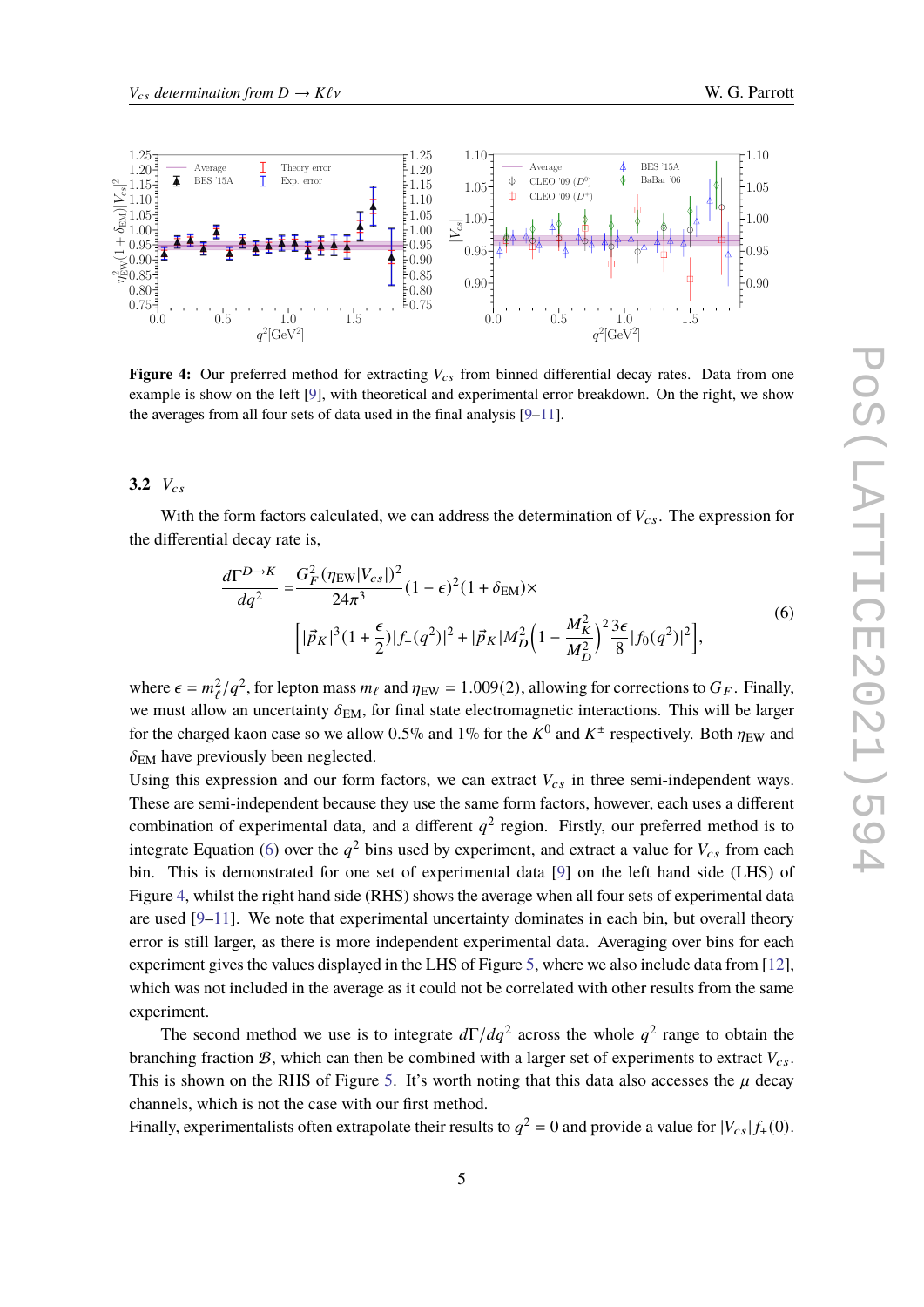<span id="page-5-0"></span>

**Figure 5:** Left hand plot - results from the binned differential decay rate method using experimental data from [\[9–](#page-7-7)[12\]](#page-7-9). Right hand plot - results from the branching fraction method using experimental data from [\[10,](#page-7-10) [11,](#page-7-8) [13](#page-7-11)[–16\]](#page-7-12). Purple bands show the correlated weighted average.

<span id="page-5-1"></span>

**Figure 6:** Left hand plot - results from each experiment using the  $|V_{cs}|f_{+}(0)$  method [\[9–](#page-7-7)[12,](#page-7-9) [15–](#page-7-13)[17\]](#page-7-14). Right hand plot - comparison of  $V_{cs}$  determinations [\[18](#page-7-15)[–23\]](#page-8-0); the top three are our new results [\[3\]](#page-7-1).

We can divide this by our  $f_{+}(0)$  value to obtain  $V_{cs}$ . The result of this is depicted on the LHS of Figure [6.](#page-5-1)

The RHS of Figure [6](#page-5-1) shows the result of our three methods, as well as previous determinations of  $V_{cs}$ . We see that our methods agree well, and are much more precise than previous determinations.

### **4. Conclusions**

Our final results for  $V_{cs}$  from our three methods are:

$$
|V_{cs}|^{d\Gamma/dq^2} = 0.9663(53)_{\text{latt}}(39)_{\text{exp}}(19)_{\eta_{EW}}(40)_{\text{EM}},
$$
  
\n
$$
|V_{cs}|^B = 0.9686(54)_{\text{latt}}(39)_{\text{exp}}(19)_{\eta_{EW}}(30)_{\text{EM}},
$$
  
\n
$$
|V_{cs}|^{f_+(0)} = 0.9643(57)_{\text{latt}}(44)_{\text{exp}}(19)_{\eta_{EW}}(48)_{\text{EM}},
$$
 (7)

with the first our preferred method. In each case, we see that the theory uncertainty is still the largest contribution, though it is now commensurate with the experimental uncertainty. We also see that there are other non negligible contributions to the uncertainty, most notably from electromagnetic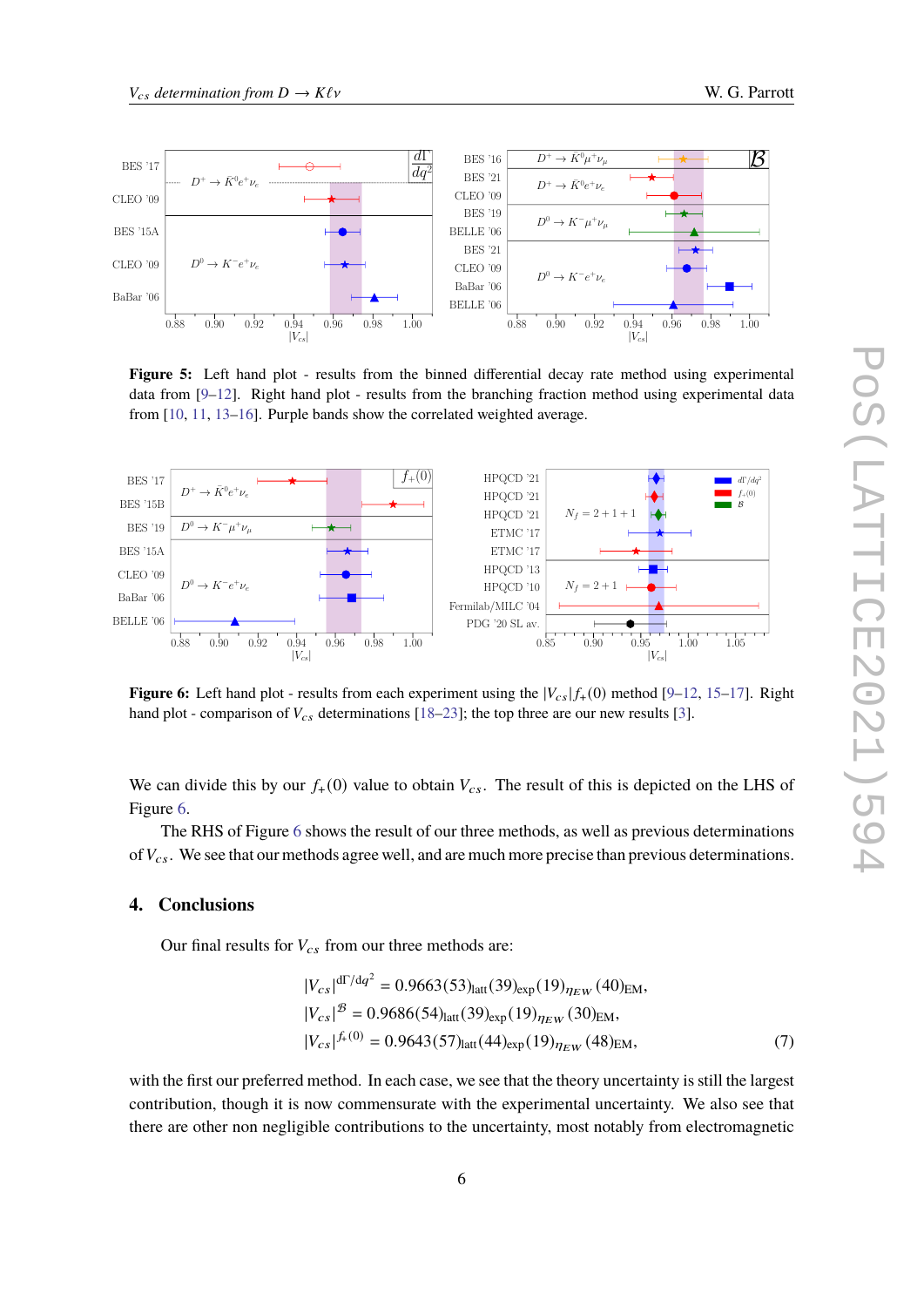<span id="page-6-1"></span>

**Figure 7:** Our semileptonic (SL)  $|V_{cs}|$  determination, alongside existing leptonic (L) and semileptonic  $|V_{cd}|$ and  $|V_{us}|$  values [\[23\]](#page-8-0). The black dotted lines represent unitarity, and the diagonal red band on the LHS is a value for the ratio  $|V_{cs}|/|V_{cd}|$  based on leptonic decays.

effects, which must be pinned down with further theoretical work if  $V_{cs}$  is to be calculated more precisely. Using our final value of  $V_{cs} = 0.9663(80)$ , the first sub-1% determination of  $V_{cs}$ , and the first time it has been shown to be significantly less than 1, we obtain unitarity constraints,

$$
|V_{cd}|^2 + |V_{cs}|^2 + |V_{cb}|^2 = 0.9826(22)_{V_{cd}}(155)_{V_{cs}}(1)_{V_{cb}},
$$
\n(8)

$$
|V_{us}|^2 + |V_{cs}|^2 + |V_{ts}|^2 = 0.9859(2)_{V_{us}}(155)_{V_{cs}}(1)_{V_{ts}},
$$
\n(9)

which are consistent with unity. Despite our significant reduction in uncertainty,  $V_{cs}$  still dominates the uncertainty. We show our  $V_{cs}$  value in the context of other semileptonic and leptonic determinations and unitarity in Figure [7.](#page-6-1) We see that our value, which is more precise that the leptonic determination, when combined with unitarity, is unable to distinguish between leptonic and semileptonic  $V_{\mu s}$  determinations which are currently in some tension [\[24\]](#page-8-1).

## **Acknowledgments**

We are grateful to the MILC collaboration for the use of their configurations and code. We thank R. Briere, A. Davis, J. Harrison, D. Hatton and M. Wingate for useful discussions. This work used the DiRAC Data Analytic system at the University of Cambridge, operated by the University of Cambridge High Performance Computing Service on behalf of the STFC DiRAC HPC Facility (www.dirac.ac.uk). This equipment was funded by BIS National E-infrastructure capital grant (ST/K001590/1), STFC capital grants ST/H008861/1 and ST/H00887X/1, and STFC DiRAC Operations grant ST/K00333X/1. DiRAC is part of the National E-Infrastructure. We are grateful to the Cambridge HPC support staff for assistance. Funding for this work came from the Gilmour bequest to the University of Glasgow, the Isaac Newton Trust, the Leverhulme Trust ECF scheme, the National Science Foundation and the Science and Technology Facilities Council.

# **References**

<span id="page-6-0"></span>[1] N. Cabibbo, *Unitary Symmetry and Leptonic Decays*, *[Phys. Rev. Lett.](https://doi.org/10.1103/PhysRevLett.10.531)* **10** (1963) 531.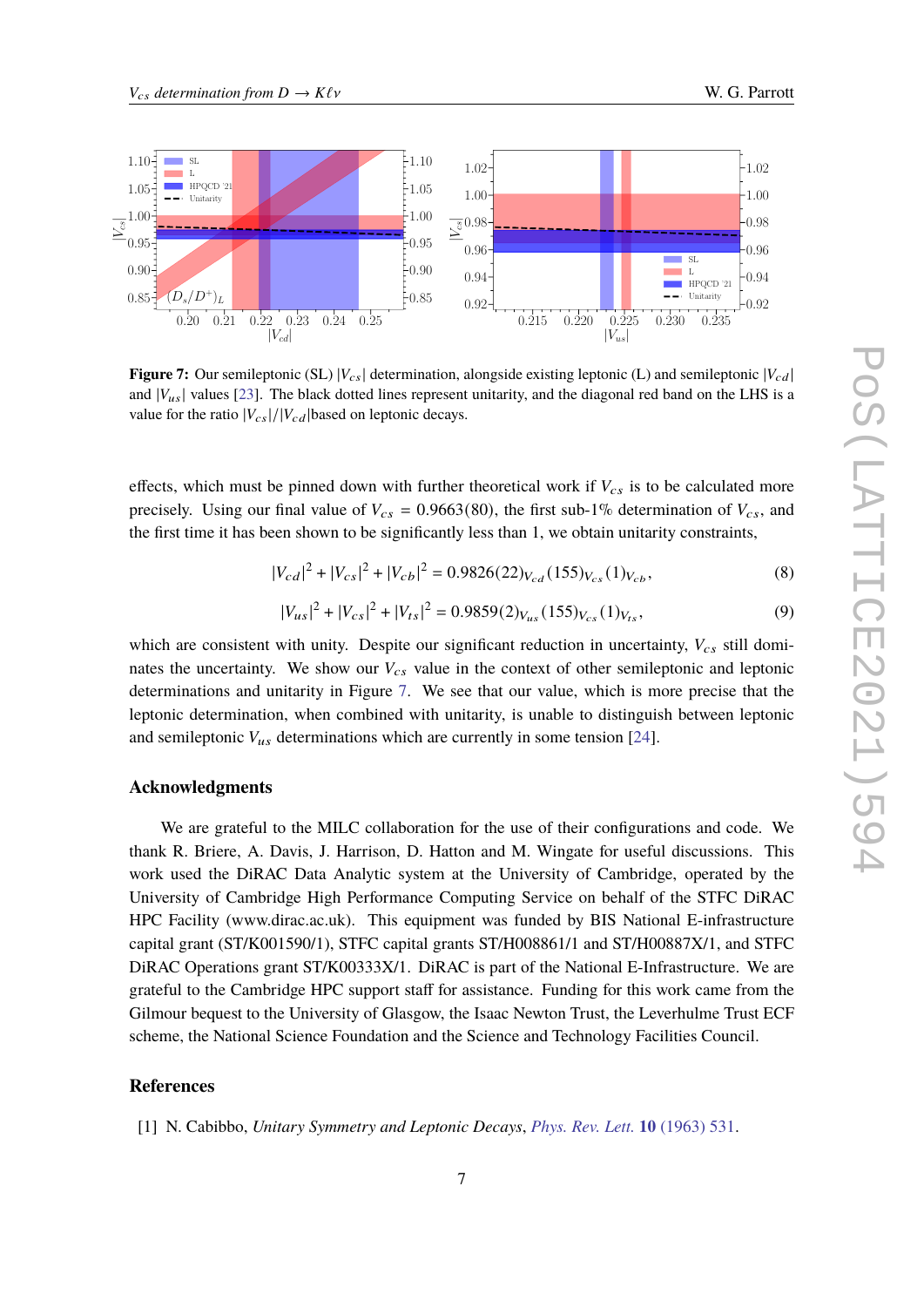- <span id="page-7-0"></span>[2] M. Kobayashi and T. Maskawa, *CP Violation in the Renormalizable Theory of Weak Interaction*, *[Prog. Theor. Phys.](https://doi.org/10.1143/PTP.49.652)* **49** (1973) 652.
- <span id="page-7-1"></span>[3] HPQCD collaboration, *Improved Vcs determination using precise lattice QCD form factors for*  $D \to K\ell\nu$ , *Phys. Rev. D* **104** (2021) 034505 [[2104.09883](https://arxiv.org/abs/2104.09883)].
- <span id="page-7-2"></span>[4] MILC collaboration, *Lattice QCD Ensembles with Four Flavors of Highly Improved Staggered Quarks*, *[Phys. Rev. D](https://doi.org/10.1103/PhysRevD.87.054505)* **87** (2013) 054505 [[1212.4768](https://arxiv.org/abs/1212.4768)].
- <span id="page-7-3"></span>[5] HPQCD collaboration, *Vus from pi and K decay constants in full lattice QCD with physical u, d, s and c quarks*, *Phys. Rev.* **D88** [\(2013\) 074504](https://doi.org/10.1103/PhysRevD.88.074504) [[1303.1670](https://arxiv.org/abs/1303.1670)].
- <span id="page-7-4"></span>[6] S. Borsanyi et al., *High-precision scale setting in lattice QCD*, *JHEP* **09** [\(2012\) 010](https://doi.org/10.1007/JHEP09(2012)010) [[1203.4469](https://arxiv.org/abs/1203.4469)].
- <span id="page-7-5"></span>[7] HPQCD collaboration,  $B_s \to D_s \ell v$  Form Factors for the full  $q^2$  range from Lattice QCD with *non-perturbatively normalized currents*, *[Phys. Rev. D](https://doi.org/10.1103/PhysRevD.101.074513)* **101** (2020) 074513 [[1906.00701](https://arxiv.org/abs/1906.00701)].
- <span id="page-7-6"></span>[8] HPQCD, UKQCD collaboration, *Highly improved staggered quarks on the lattice, with applications to charm physics*, *[Phys. Rev. D](https://doi.org/10.1103/PhysRevD.75.054502)* **75** (2007) 054502 [[hep-lat/0610092](https://arxiv.org/abs/hep-lat/0610092)].
- <span id="page-7-7"></span>[9] BESIII collaboration, *Study of Dynamics of*  $D^0 \to K^- e^+ \nu_e$  and  $D^0 \to \pi^- e^+ \nu_e$  Decays, *[Phys.](https://doi.org/10.1103/PhysRevD.92.072012) Rev. D* **92** [\(2015\) 072012](https://doi.org/10.1103/PhysRevD.92.072012) [[1508.07560](https://arxiv.org/abs/1508.07560)].
- <span id="page-7-10"></span>[10] CLEO collaboration, *Improved measurements of D meson semileptonic decays to pi and K mesons*, *[Phys. Rev. D](https://doi.org/10.1103/PhysRevD.80.032005)* **80** (2009) 032005 [[0906.2983](https://arxiv.org/abs/0906.2983)].
- <span id="page-7-8"></span>[11] BABAR collaboration, *Measurement of the hadronic form-factor in*  $D^0 \to K^- e^+ \nu_e$  1, *[Phys.](https://doi.org/10.1103/PhysRevD.76.052005) Rev. D* **76** [\(2007\) 052005](https://doi.org/10.1103/PhysRevD.76.052005) [[0704.0020](https://arxiv.org/abs/0704.0020)].
- <span id="page-7-9"></span>[12] BESIII collaboration, *Analysis of*  $D^+ \to \bar{K}^0 e^+ \nu_e$  and  $D^+ \to \pi^0 e^+ \nu_e$  semileptonic decays, *[Phys. Rev. D](https://doi.org/10.1103/PhysRevD.96.012002)* **96** (2017) 012002 [[1703.09084](https://arxiv.org/abs/1703.09084)].
- <span id="page-7-11"></span>[13] BESIII collaboration, *Improved measurement of the absolute branching fraction of*  $D^+ \to \bar{K}^0 \mu^+ \nu_\mu$ , *[Eur. Phys. J. C](https://doi.org/10.1140/epjc/s10052-016-4198-2)* **76** (2016) 369 [[1605.00068](https://arxiv.org/abs/1605.00068)].
- [14] BESIII collaboration, *Determination of the absolute branching fractions of*  $D^0 \to K^- e^+ \nu_e$  $and D^+ \to \bar{K}^0 e^+ \nu_e, 2104.08081.$  $and D^+ \to \bar{K}^0 e^+ \nu_e, 2104.08081.$  $and D^+ \to \bar{K}^0 e^+ \nu_e, 2104.08081.$
- <span id="page-7-13"></span>[15] BESIII collaboration, *Study of the*  $D^0 \to K^- \mu^+ \nu_\mu$  *dynamics and test of lepton flavor*  $university with D^{0} \to K^{-}\ell^{+}v_{\ell}$  decays, *[Phys. Rev. Lett.](https://doi.org/10.1103/PhysRevLett.122.011804)* **122** (2019) 011804 [[1810.03127](https://arxiv.org/abs/1810.03127)].
- <span id="page-7-12"></span>[16] Belle collaboration, *Measurement of D0 —> pi l nu (Kl nu) Form Factors and Absolute Branching Fractions*, *[Phys. Rev. Lett.](https://doi.org/10.1103/PhysRevLett.97.061804)* **97** (2006) 061804 [[hep-ex/0604049](https://arxiv.org/abs/hep-ex/0604049)].
- <span id="page-7-14"></span>[17] BESIII collaboration, *Study of decay dynamics and CP asymmetry in*  $D^+ \to K^0_L e^+ \nu_e$  *decay*, *[Phys. Rev. D](https://doi.org/10.1103/PhysRevD.92.112008)* **92** (2015) 112008 [[1510.00308](https://arxiv.org/abs/1510.00308)].
- <span id="page-7-15"></span>[18] ETM collaboration, *Scalar and vector form factors of*  $D \to \pi(K)\ell\nu$  *decays with*  $N_f = 2 + 1 + 1$  *twisted fermions, Phys. Rev.* **D96** [\(2017\) 054514](https://doi.org/10.1103/PhysRevD.100.079901, 10.1103/PhysRevD.96.054514, 10.1103/PhysRevD.99.099902) [[1706.03017](https://arxiv.org/abs/1706.03017)].